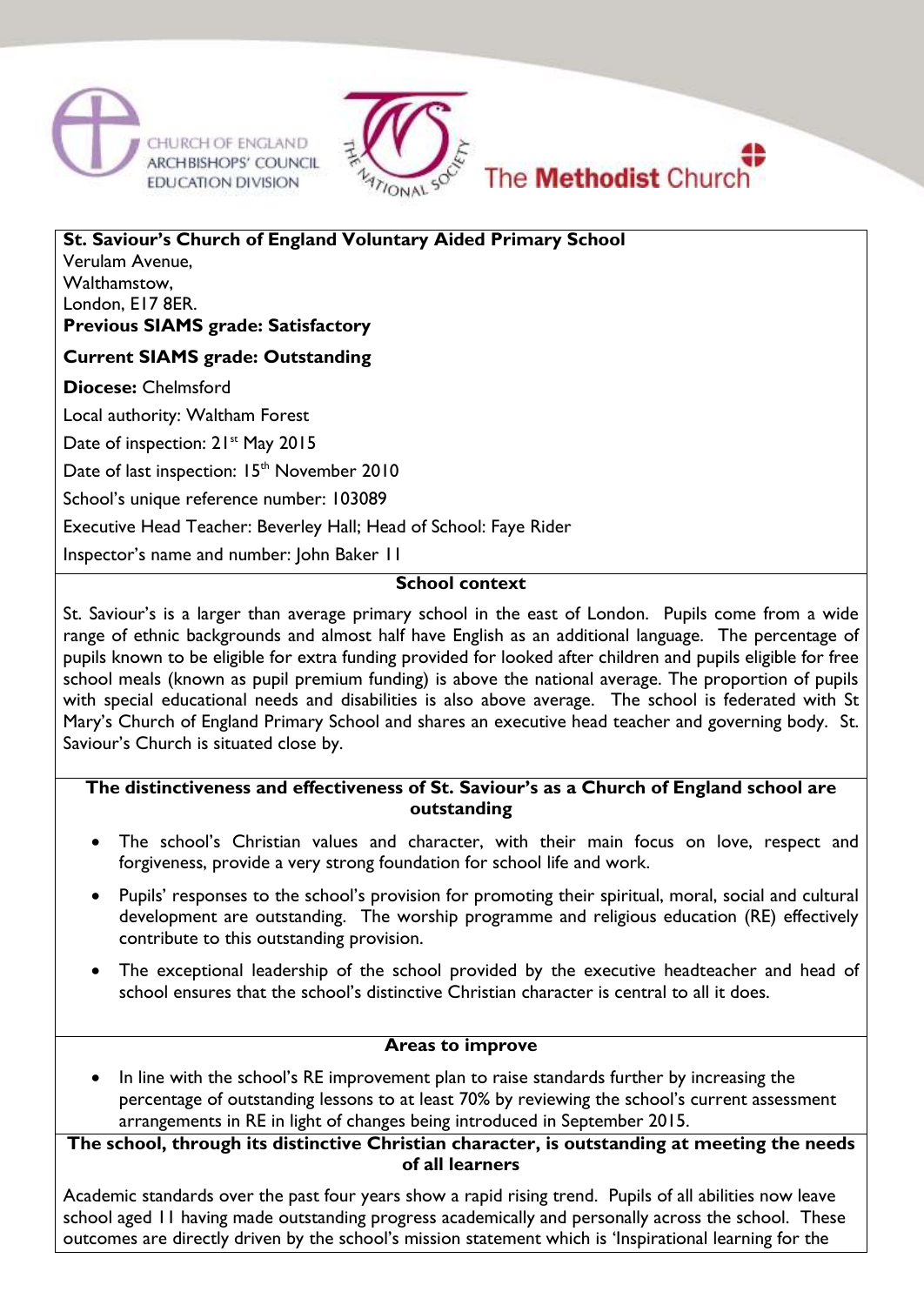children of the 21<sup>st</sup> century embedded with Christian values'. These values are love, truth, respect, forgiveness, faith, serenity and tenacity and are directly linked to their clear biblical foundation in the life and teaching of Jesus. They were adopted following an extensive consultation with all members of the school's ethnically diverse community – pupils, staff, parents and governors – three years ago. The Christian values, regularly referred to by pupils, staff and governors, are clearly evident through the school's worship and RE programmes as well as in the high quality relationships and outstanding pupil behaviour throughout the school. RE supports the school's Christian ethos at an outstanding level and makes an effective contribution towards helping pupils develop an understanding of Christianity as a world faith alongside an appropriate focus on other faiths, including Judaism and Hinduism. This provides opportunities for pupils of all faiths or none to learn to empathise with and respect religious and cultural diversity. The school's Christian values also contribute directly and significantly to pupils' spiritual, moral, social and cultural (SMSC) development and well-being which are outstanding. Pupils' progress, personal development and well-being are outstanding, based on the school's underpinning of care for the individual. Pupils' attendance at school has improved since the previous inspection and is now above the national average. This is due to the significant improvements brought about by the school as a church school.

# **The impact of collective worship on the school community is outstanding**

Worship is central to the ethos and character of St. Saviour's school. Its impact on pupils' spiritual life and personal development is profound. Worship also impacts positively on staff and parents. The importance of worship to school life is clearly evident through relationships within the school community and with the parish church. Assemblies, which include acts of worship, strongly feature music and celebrate key Christian festivals as well as biblical stories and appropriate foci on the school's Christian values. This enriches pupils' knowledge of the Bible and the importance of key Christian festivals. The worship programme is very carefully planned by members of the school's leadership team, parish priest and members of staff. Pupils also contribute to planning worship and develop a strong understanding of its importance thereby. Anglican traditions of worship are effectively promoted. The school hall has an altar, open Bible, candle, cross and other artefacts on display and a candle is lit during each act of worship. The colours used in church at different times of the Christian year are followed in school worship. For example, during the season of Pentecost a simple display in red is set out for pupils to learn about the coming of the Holy Spirit. This contributes to helping pupils learn about the Trinity. Pupils are regularly involved in the school's daily acts of collective worship, including having a very high presence and involvement in the monthly Mass at St. Saviour's parish church. The whole school attends and at least half of the pupils receive bread and wine (the elements) during the service. This contributes at a very high level to pupils' spiritual development. Prayer is central to worship and at other times and contributes significantly to the school's Christian distinctiveness. Worship is led and managed very effectively by the head of school. Training in aspects of collective worship provision and delivery in a church school is provided for all staff each year. Monitoring of worship is undertaken by one of the foundation governors who reports back to the full governing body. In answer to a question put to a pupil on what he likes best about St. Saviour's school, the reply was: 'We worship God'.

# **The effectiveness of the religious education is outstanding**

Pupils make outstanding progress in RE during their time at St. Saviour's school. Pupils' high achievement in RE is currently assessed very thoroughly by the teachers at the end of each unit of work. However the school's assessment arrangements in RE are rightly in the process of being reviewed in light of changes to assessment practice more widely. Teachers' expectations are extremely high and pupils, as a consequence, are encouraged and supported to give of their very best. Teaching is consistently good or better, with over half of lessons outstanding. This is in line with other 'core' subjects in school. The school follows the Diocesan scheme in RE, augmented by the local authority's syllabus. Consequently curriculum content focuses appropriately on learning about and learning from Christianity as well as addressing a range of other faiths. Through good or better teaching pupils' spiritual development is powerfully nurtured and nourished during RE lessons. Relationships and behaviour as a consequence are outstanding. Pupils' work and contributions are included in classroom and corridor displays and clearly demonstrate the importance of RE to their lives. In a lesson on Joshua, an Old Testament prophet, one pupil said: 'Joshua put his trust in God and I can put my trust in God...'. *Godly Play*, an approach to